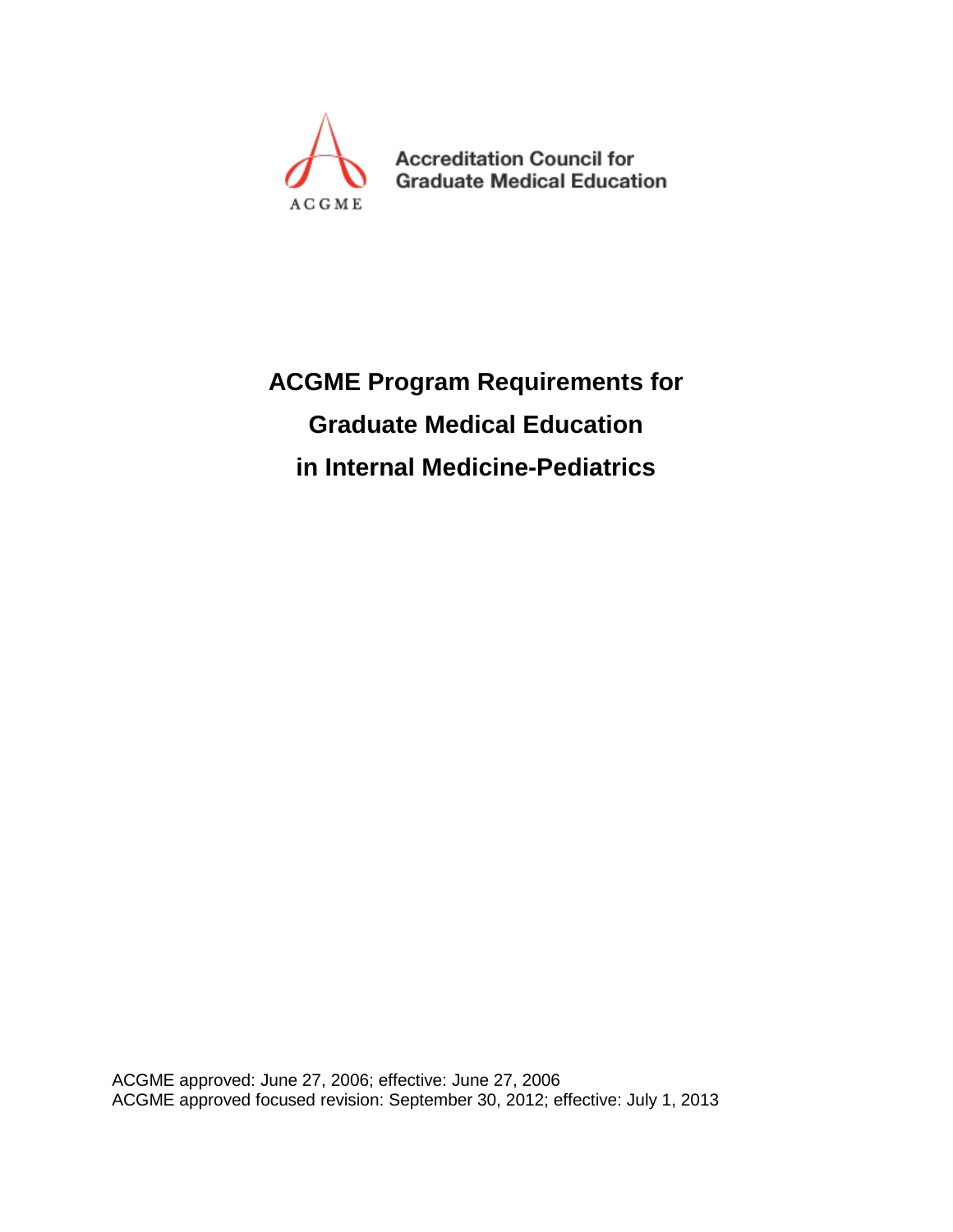Addendum to the ACGME Program Requirements for Graduate Medical Education in Internal Medicine and Pediatrics

# **ACGME Program Requirements for Graduate Medical Education in Internal Medicine-Pediatrics**

- I. Introduction
- I.A. The four-year combined training in internal medicine and pediatrics must be provided by core programs in these specialties that are accredited by ACGME. (Core)\*
- I.B. The curriculum must comply with the ACGME requirements for the two specialties, with the modifications to accommodate overlapping experiences in both disciplines, as noted below. (Core)
- II. Relation to Core Residencies
- II.A. A combined program must function as an integral part of one accredited core program in each specialty, while preserving the integrity of these core programs. (Core)
- II.B. Core programs must participate in only one internal medicine-pediatrics program. (Core)
- II.B.1. The residents in the core and combined programs must interact at all levels of training. (Core)
- II.C. A combined program will not be approved if there is evidence that its presence will have a negative impact on either of the core residency programs. (Detail)
- II.D. The two participating core residency programs must be accredited by the Accreditation Council for Graduate Medical Education (ACGME), be sponsored by the same ACGME Sponsoring Institution, and must be in geographic proximity within the same academic health system. The one exception is when the pediatrics program is sponsored by a children's hospital, in which case the Designated Institutional Official of the institution that sponsors the internal medicine residency program will have responsibility for oversight of the combined program. (Core)
- II.E. Participating sites that are used for training by the combined program must be approved for simultaneous use by the core programs, and must be covered by the inter-institutional agreements of the sponsoring institution. (Core)
- II.F. With the exception of a combined internal medicine-pediatrics continuity clinic, the components of training in internal medicine and pediatrics that constitute the curriculum in a combined residency program must be derived from the training that has been accredited as part of the core internal medicine program by the Residency Review Committee for Internal Medicine and the core pediatrics program by the Residency Review Committee for Pediatrics. (Core)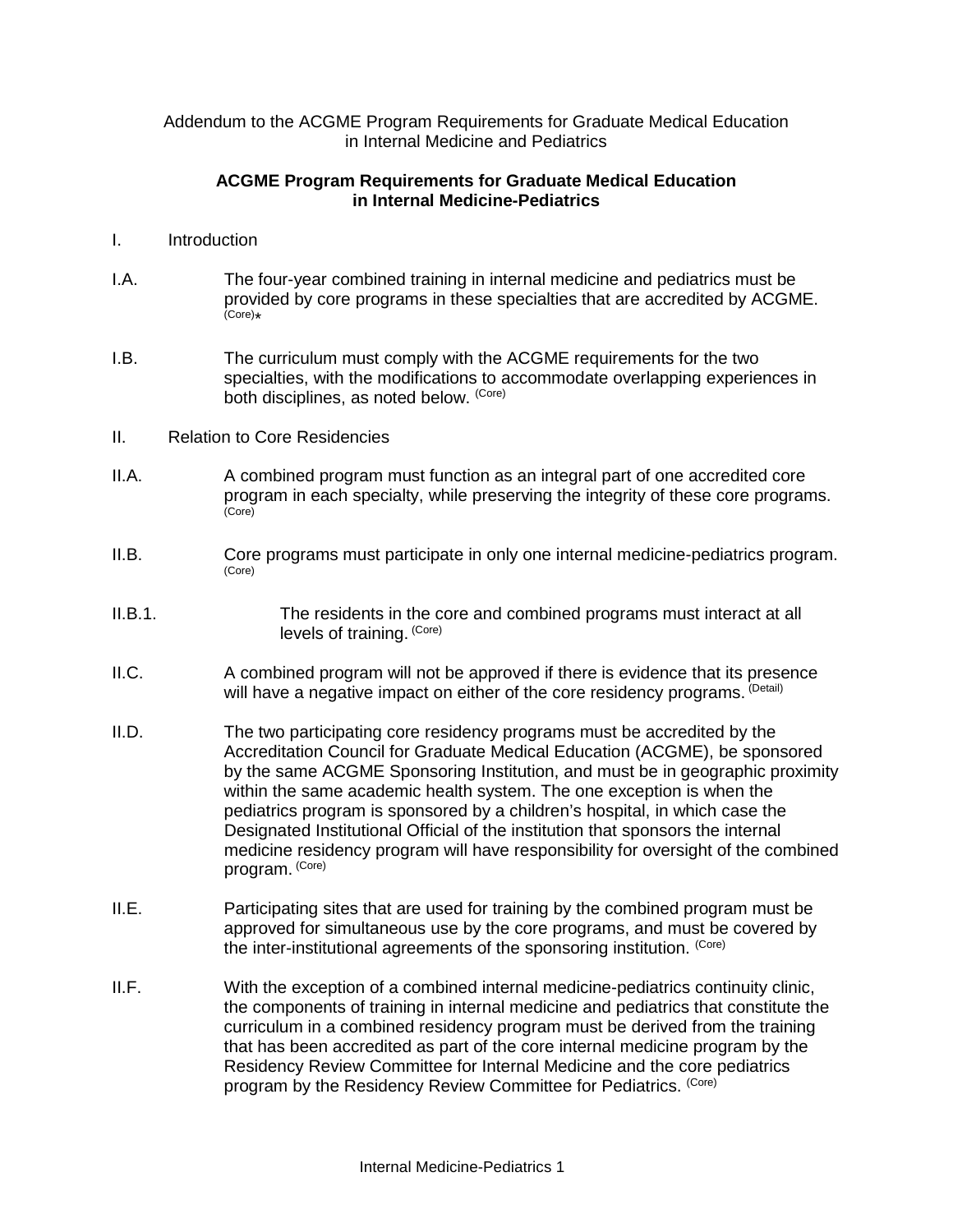II.F.1. For subspecialty rotations, the resident may combine experiences from each of the core disciplines to allow for an integrated internal medicinepediatrics experience (i.e., one month of rheumatology may involve inpatient and outpatient experiences that are utilized by the categorical residents in each discipline). (Detail)

### III. Residents

- III.A. Residents should be appointed to the combined program and reported as such in the ACGME Accreditation Data System. (Core)
- III.B. Residents must not enter combined residency training beyond the beginning of the PGY-2 level. (Core)
- III.B.1. Residents should enter combined training at the PGY-1 level. (Detail)

# IV. Program Director

- IV.A. The sponsoring institution must ensure that adequate salary support is provided to the program director for the administrative activities of the combined training program. (Core)
- IV.A.1. The program director must not be required to generate clinical or other income to provide this administrative support. <sup>(Core)</sup>
- IV.A.1.a) It is suggested that this support be 25-50% of the program director's salary, depending on the size of the program. (Detail)
- IV.B. The program director of the internal medicine-pediatrics program must have demonstrated ability as a clinician, medical educator, and administrator, and have an understanding of, and commitment to, internal medicine and pediatrics education. (Core)
- IV.C. The program director should have the sufficient authority and resources to enact any changes required to the combined program. (Core)
- IV.D. There should be one person appointed as the program director of the internal medicine-pediatrics program who is responsible for ensuring the program's compliance with all pertinent requirements, and who is responsible for all communication with the specialty boards, the ACGME, and the respective Residency Review Committees. (Core)
- IV.D.1. This program director must be certified by both the American Board of Internal Medicine and the American Board of Pediatrics, or possess qualifications that are judged to be acceptable by the Review Committees. (Core)
- IV.E. When a program director with dual certification is not available, there must be two co-directors, one certified in Internal Medicine and the other certified in Pediatrics, one of whom must be identified as the Administrative Director who must assume these responsibilities. (Detail)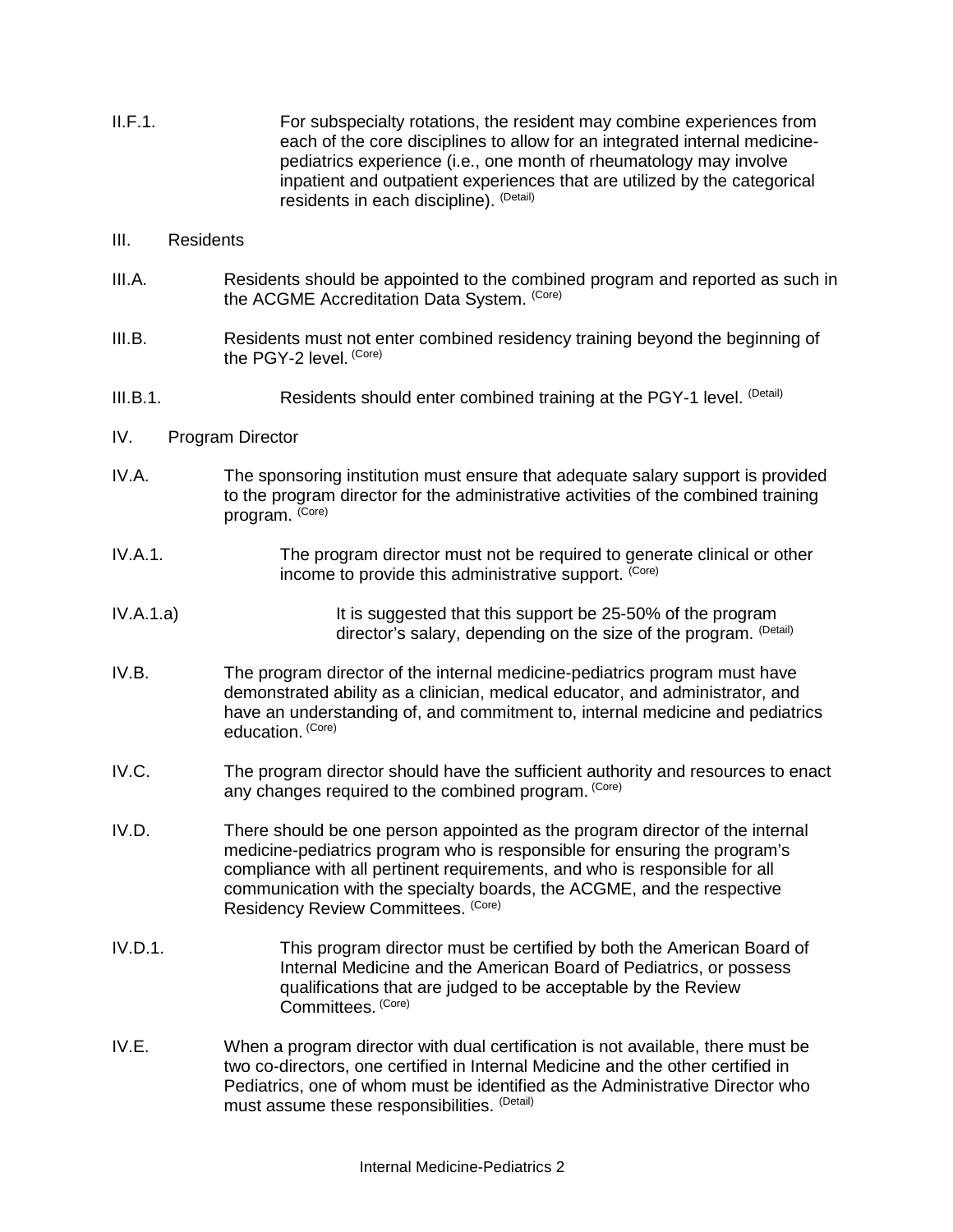- IV.E.1. As an attestation of the requisite collaboration, all official communication should include the signature of the program director of the combined program, or of the co-directors where appropriate, and the signatures of the respective core program directors. (Detail)
- IV.F. In either leadership model, the program directors of the related core programs and the program director(s) of the combined program must demonstrate collaboration and coordination of curriculum and rotations. (Core)
- IV.F.1. There must be shared accountability among them to ensure integration of the combined residents into the core residencies. (Detail)
- IV.G. To achieve appropriate coordination of the combined program, including integration of the training and supervision in each discipline, the program directors of the core programs and the program director(s) of the combined program must hold at least quarterly meetings that involve consultation with faculty and residents from both departments. (Detail)
- IV.H. The program director or administrative co-director must also document meetings for educational activities with internal medicine-pediatrics residents. (Detail)
- IV.H.1. This must occur at least monthly, such as jointly sponsored journal clubs, clinic conferences, occasional combined grand rounds, conferences on medical ethics program administration and research. (Detail)
- IV.I. The program director of the combined program, in collaboration with the program directors of the related core programs, must be responsible for ensuring that residents in the combined program have schedules that comply with the ACGME duty hours standards, and for carefully monitoring the potential for excessive duty hours that may occur during the transition between specialty assignments. (Core)
- V. Shared Curricular Requirements for Internal Medicine and Pediatrics
- V.A. The Program Requirements for Graduate Medical Education in Internal Medicine and for Graduate Medical Education in Pediatrics regarding faculty qualifications, research and scholarly activity, duty hours, and evaluation apply to combined programs.
- V.B. When residents rotate on a service in either specialty, they are subject to the minimum numbers, the caps on patient numbers, and all other conditions that are specified in the program requirements for that specialty. (Core)
- V.C. Although combined inpatient internal medicine-pediatrics experiences should not be developed, some joint internal medicine-pediatrics experiences should be encouraged and might include continuity clinics, acute illness/emergency department experiences for situations where there are not separate emergency departments, and subspecialty experiences (e.g., in endocrinology, infectious diseases, and rheumatology). (Detail)
- V.D. The curriculum must provide a cohesive planned educational experience, and may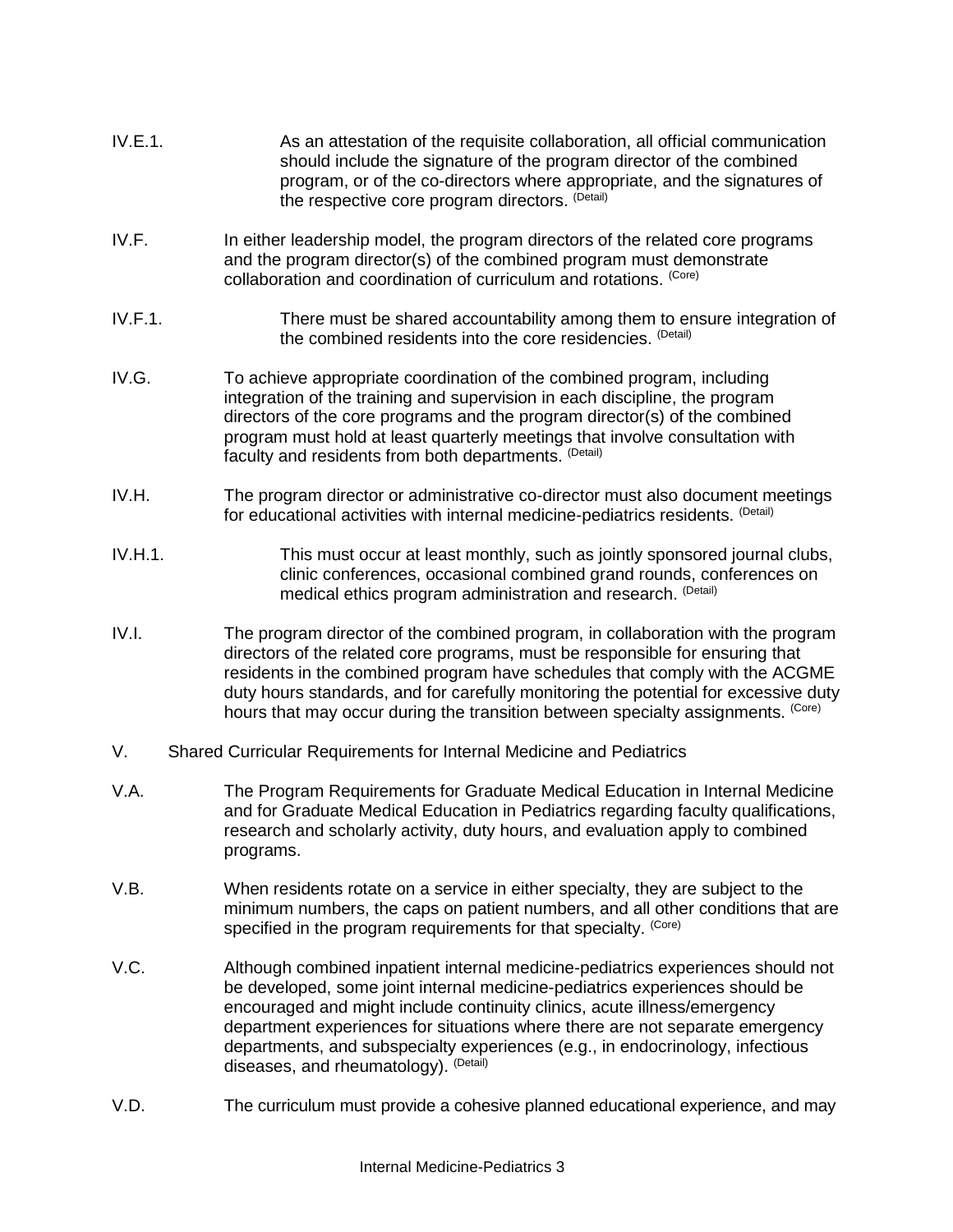|          | not simply involve a series of rotations between the two specialties. (Core)                                                                                                                                                                   |
|----------|------------------------------------------------------------------------------------------------------------------------------------------------------------------------------------------------------------------------------------------------|
| V.E.     | Residents must have graded responsibility for patient care and teaching. (Core)                                                                                                                                                                |
| V.F.     | There must be 24 months of training in each specialty. (Core)                                                                                                                                                                                  |
| V.F.1.   | Twenty-two months of training must be in clinical rotations and other<br>educational experiences. (Detail)                                                                                                                                     |
| V.F.2.   | In each specialty, up to two months per specialty off-site is allowed for<br>outside elective experiences. (Detail)                                                                                                                            |
| V.F.3.   | For the first two years of training, continuous assignments to one<br>specialty or the other should be for periods of not less than three or more<br>than six months. (Core)                                                                   |
| V.F.3.a) | For subsequent training, these continuous assignments should be<br>for periods of no more than six months. (Detail)                                                                                                                            |
| V.F.4.   | In order to provide as many opportunities as possible, unnecessary<br>duplication of educational experiences should be avoided. (Detail)                                                                                                       |
| V.G.     | <b>Continuity Clinics</b>                                                                                                                                                                                                                      |
| V.G.1.   | Weekly continuity clinic experience must begin at the onset of residency<br>and be maintained throughout the four years of combined training. (Core)                                                                                           |
| V.G.2.   | Residents must have a minimum of 36 half-day sessions per year. (Core)                                                                                                                                                                         |
| V.G.3.   | Continuity clinic experience must be obtained either by a weekly<br>combined internal medicine-pediatrics continuity clinic or by alternating<br>every other week between an internal medicine and a pediatrics<br>continuity clinic. (Detail) |
| V.G.3.a) | The sessions must be scheduled over a minimum of 26 weeks per<br>year. (Detail)                                                                                                                                                                |
| V.G.4.   | Residents must see the following number of patient visits per year: (Detail)                                                                                                                                                                   |
| V.G.4.a) | 54 adult and 54 pediatric patient visits in the PGY-1; <sup>(Detail)</sup>                                                                                                                                                                     |
| V.G.4.b) | 72 adult and 72 pediatric patient visits in the PGY-2; <sup>(Detail)</sup>                                                                                                                                                                     |
| V.G.4.c) | 90 adult and 90 pediatric patient visits in the PGY-3; and, <sup>(Detail)</sup>                                                                                                                                                                |
| V.G.4.d) | 90 adult and 90 pediatric patient visits in the PGY-4. (Detail)                                                                                                                                                                                |
| V.G.5.   | It is suggested that residents follow their continuity patients during the<br>course of a hospitalization. (Detail)                                                                                                                            |
| V.H.     | <b>Intensive Care</b>                                                                                                                                                                                                                          |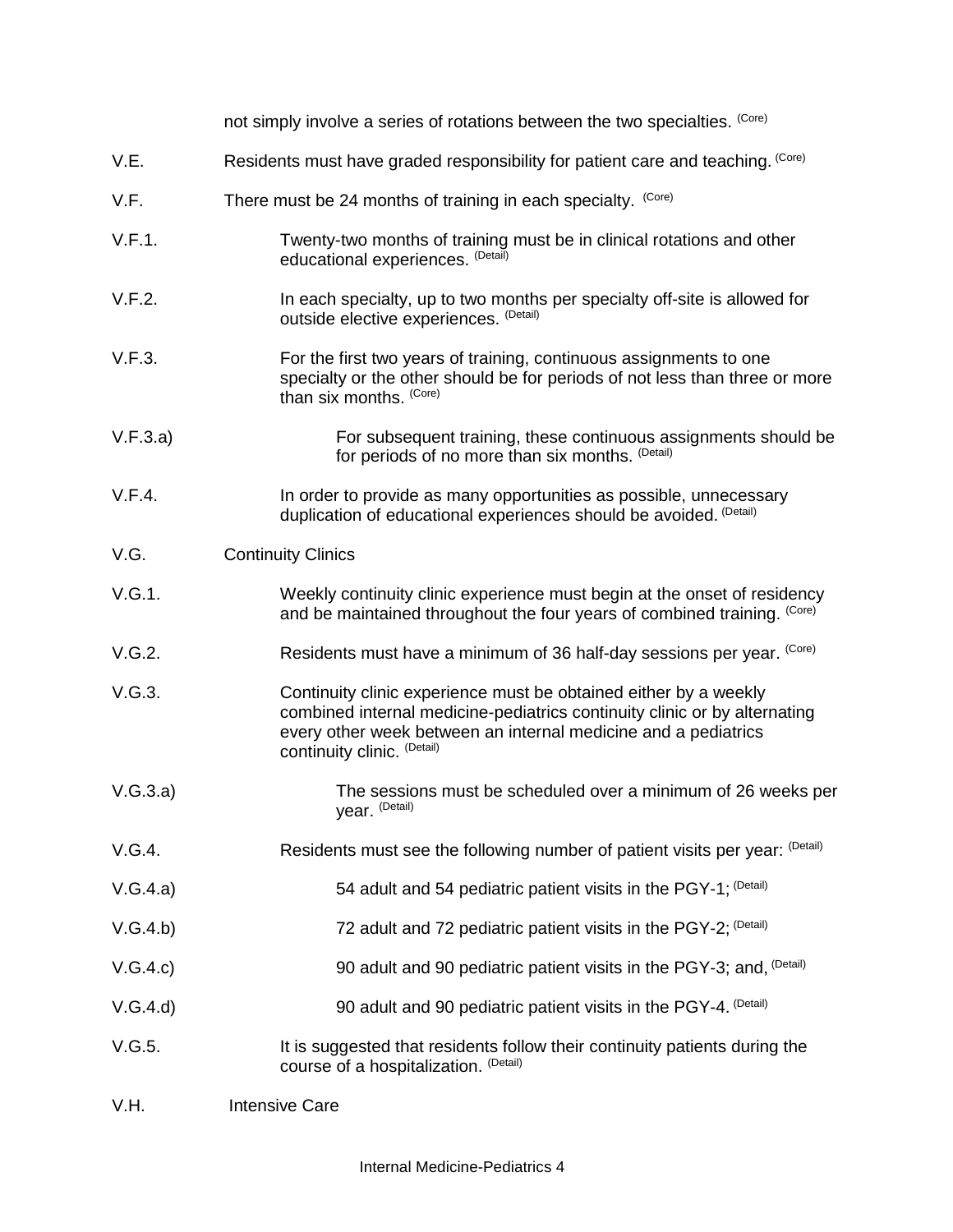| V.H.1. | Because of the truncated training and the transferability of critical care |
|--------|----------------------------------------------------------------------------|
|        | experience between internal medicine and pediatrics, it is important to    |
|        | avoid excessive time in intensive care units. (Detail)                     |

- V.H.2. The total required critical care experience must not exceed eight months, and must include three months in pediatrics and at least two months in internal medicine. (Detail)
- VI. Specialty-Specific Curricula

Except for the following provisions, combined residencies must conform to the ACGME Program Requirements for Graduate Medical Education in Internal Medicine and the Program Requirements for Graduate Medical Education in Pediatrics. (Core)

| VI.A.     | Internal Medicine Component                                                                                                                                              |  |
|-----------|--------------------------------------------------------------------------------------------------------------------------------------------------------------------------|--|
|           | The training in Internal Medicine for the combined program must include the<br>following:                                                                                |  |
| VI.A.1.   | 20 months of direct patient care or supervision of more junior residents in<br>direct patient care; (Core)                                                               |  |
| VI.A.1.a) | Including at least six months of supervision of the care provided<br>by more junior residents. (Detail)                                                                  |  |
| VI.A.2.   | a maximum of two months of night float, with no more than one month in<br>any year; (Core)                                                                               |  |
| VI.A.3.   | experience in the emergency department; (Core)                                                                                                                           |  |
| VI.A.3.a) | This should include at least a one-month experience in the<br>emergency department during the first or second year. (Detail)                                             |  |
| VI.A.4.   | clinical experiences with hospitalized patients; (Core)                                                                                                                  |  |
| VI.A.4.a) | This experience should be at least eight months in duration. (Detail)                                                                                                    |  |
| VI.A.5.   | care of adults with various illnesses in critical care units (e.g., intensive<br>care units, cardiac care units, respiratory care units) (Core)                          |  |
| VI.A.5.a) | Patient care experiences in the critical care units should be for<br>three to four weeks during the first or second year and once again<br>in subsequent years. (Detail) |  |
| VI.A.6.   | clinical experience involving ambulatory care; (Core)                                                                                                                    |  |
| VI.A.6.a) | At least one-third of the internal medicine clinical experiences<br>must occur in an ambulatory setting. (Detail)                                                        |  |
| VI.A.7.   | subspecialty experience that is inpatient, outpatient, or a combination of                                                                                               |  |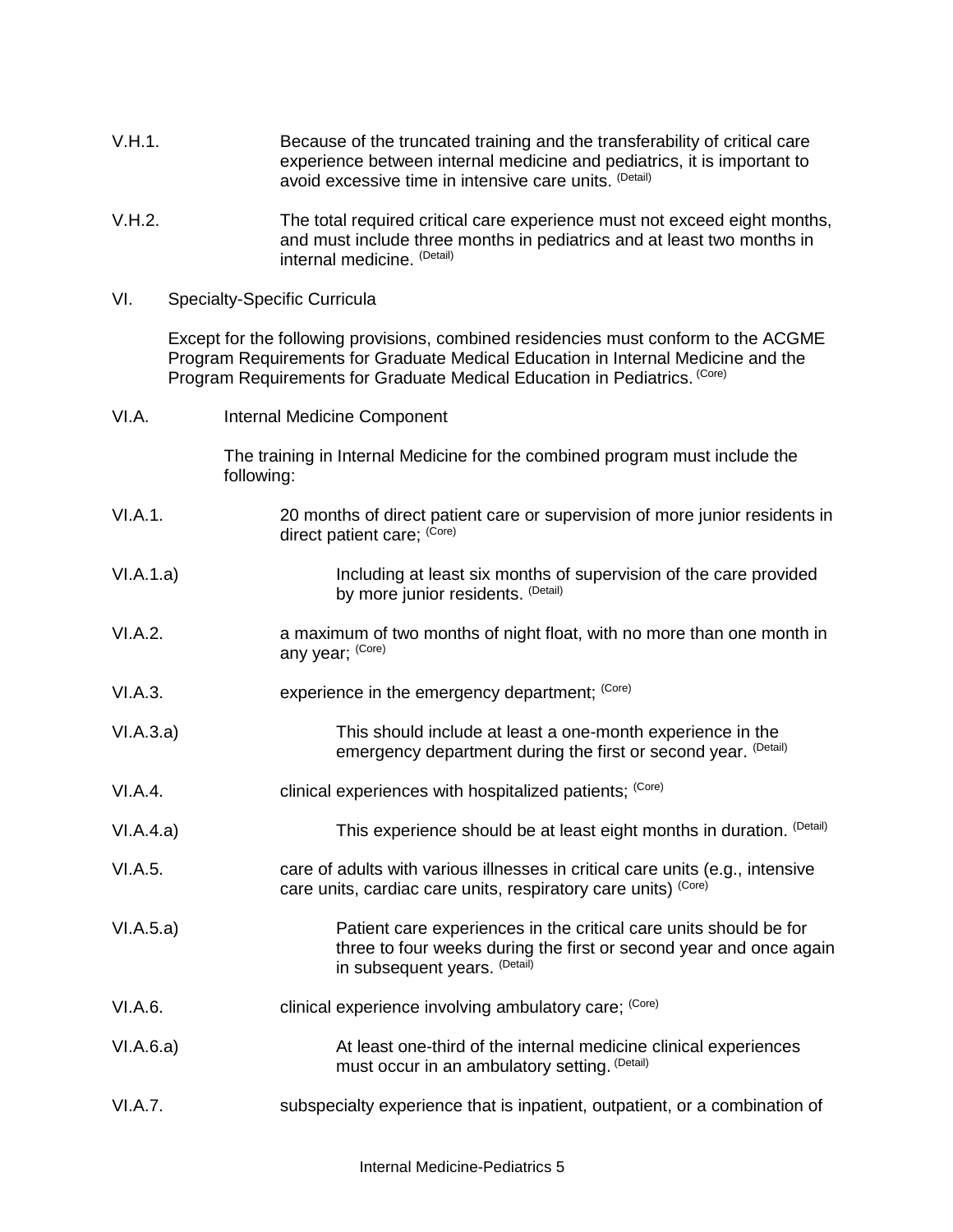| the two; (Core) |  |
|-----------------|--|
|-----------------|--|

| VI.A.7.a)        | subspecialty experiences should be for at least four months; (Detail)                                                                                                              |
|------------------|------------------------------------------------------------------------------------------------------------------------------------------------------------------------------------|
| VI.A.7.b)        | should include experience as a consultant; and, <sup>(Detail)</sup>                                                                                                                |
| VI.A.7.c)        | significant exposure to cardiology. (Core)                                                                                                                                         |
| VI.A.8.          | clinical experience in geriatrics; and, (Core)                                                                                                                                     |
| VI.A.9.          | regular attendance at morning report, medical grand rounds, residents'<br>work rounds, and mortality and morbidity conferences when on internal<br>medicine rotations. (Detail)    |
| VI.B.            | <b>Pediatrics Component</b>                                                                                                                                                        |
| VI.B.1.          | An educational unit should be a block (four weeks or one month) or<br>longitudinal experience. (Core)                                                                              |
| VI.B.1.a)        | A longitudinal outpatient educational unit should be a minimum of<br>32 half-day sessions. A longitudinal inpatient educational unit<br>should be a minimum of 200 hours. (Detail) |
| VI.B.2.          | The pediatrics curriculum must include: (Core)                                                                                                                                     |
| VI.B.2.a)        | a minimum of nine educational units of inpatient care experiences,<br>including: (Core)                                                                                            |
| VI.B.2.a)(1)     | pediatric critical care; (Core)                                                                                                                                                    |
| VI.B.2.a)(1).(a) | There must be one educational unit. (Detail)                                                                                                                                       |
| VI.B.2.a)(2)     | neonatal intensive care; (Core)                                                                                                                                                    |
| VI.B.2.a)(2).(a) | There must be two educational units. (Detail)                                                                                                                                      |
| VI.B.2.a)(3)     | inpatient pediatrics; and, (Core)                                                                                                                                                  |
| VI.B.2.a)(3)(a)  | There must be five educational units. (Detail)                                                                                                                                     |
| VI.B.2.a)(4)     | term newborn care. (Core)                                                                                                                                                          |
| VI.B.2.a)(4).(a) | There must be one educational unit. (Detail)                                                                                                                                       |
| VI.B.2.b)        | a minimum of six educational units of additional subspecialty<br>experiences, including: (Core)                                                                                    |
| VI.B.2.b)(1)     | developmental-behavioral pediatrics; (Core)                                                                                                                                        |
| VI.B.2.b)(1)(a)  | There must be one educational unit. (Detail)                                                                                                                                       |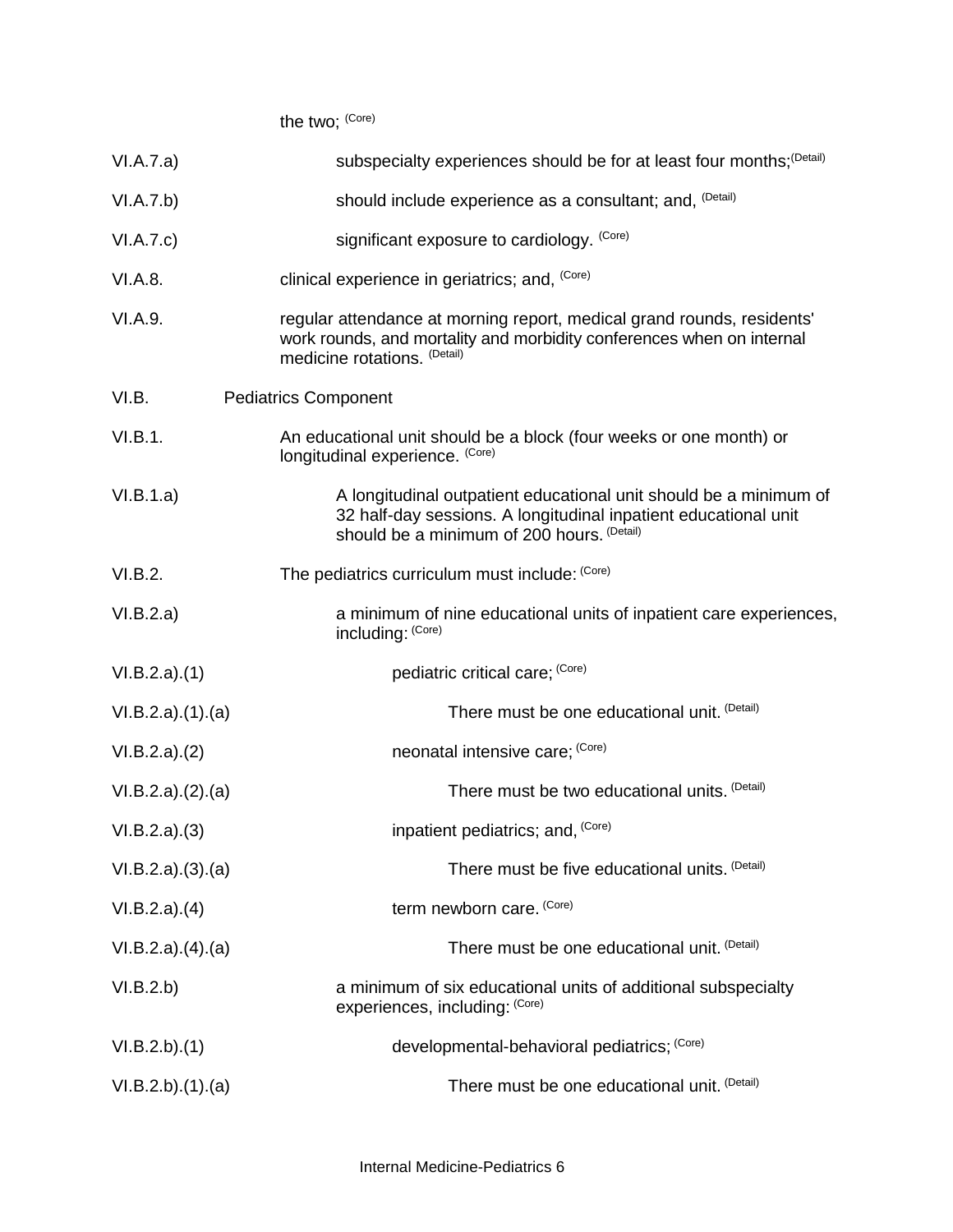| VI.B.2.b).(2)             | adolescent health; and, (Core)                                                                                                                                                |
|---------------------------|-------------------------------------------------------------------------------------------------------------------------------------------------------------------------------|
| VI.B.2.b)(2).(a)          | There must be one educational unit. (Detail)                                                                                                                                  |
| VI.B.2.b)(3)              | four educational units of four of the following<br>subspecialties: (Core)                                                                                                     |
| VI.B.2.b)(3)(a)           | child abuse; (Core)                                                                                                                                                           |
| VI.B.2.b)(3)(b)           | medical genetics; (Core)                                                                                                                                                      |
| VI.B.2.b)(3)(c)           | pediatric allergy and immunology; (Core)                                                                                                                                      |
| VI.B.2.b)(3)(d)           | pediatric cardiology; (Core)                                                                                                                                                  |
| VI.B.2.b)(3)(e)           | pediatric dermatology; (Core)                                                                                                                                                 |
| VI.B.2.b)(3)(f)           | pediatric endocrinology; (Core)                                                                                                                                               |
| VI.B.2.b)(3)(g)           | pediatric gastroenterology; (Core)                                                                                                                                            |
| VI.B.2.b)(3)(h)           | pediatric hematology-oncology; (Core)                                                                                                                                         |
| VI.B.2.b)(3)(i)           | pediatric infectious diseases; (Core)                                                                                                                                         |
| VI.B.2.b)(3)(j)           | pediatric nephrology; (Core)                                                                                                                                                  |
| VI.B.2.b)(3)(k)           | pediatric neurology; pediatric pulmonology; or, (Core)                                                                                                                        |
| VI.B.2.b)(3)(I)           | pediatric rheumatology. (Core)                                                                                                                                                |
| VI.B.2.c)                 | a minimum of four educational units of ambulatory experiences,<br>including: (Core)                                                                                           |
| $VI.B.2.c$ ). $(1)$       | two educational units of emergency medicine (one<br>educational unit of emergency medicine is equivalent to<br>160 hours); and, <sup>(Detail)</sup>                           |
| $VI.B.2.c$ . $(1).$ $(a)$ | Residents must have first-contact evaluation of<br>pediatric patients in the emergency department.<br>(Detail)                                                                |
| $VI.B.2.c$ ). $(2)$       | two educational units of ambulatory experiences, to<br>include elements of community pediatrics and child<br>advocacy. (Detail)                                               |
| VI.B.2.d)                 | two educational units as an individualized curriculum; and, (Core)                                                                                                            |
| VI.B.2.d)(1)              | The individualized curriculum must be determined by the<br>learning needs and career plans of the resident and must<br>be developed through the guidance of a faculty mentor. |